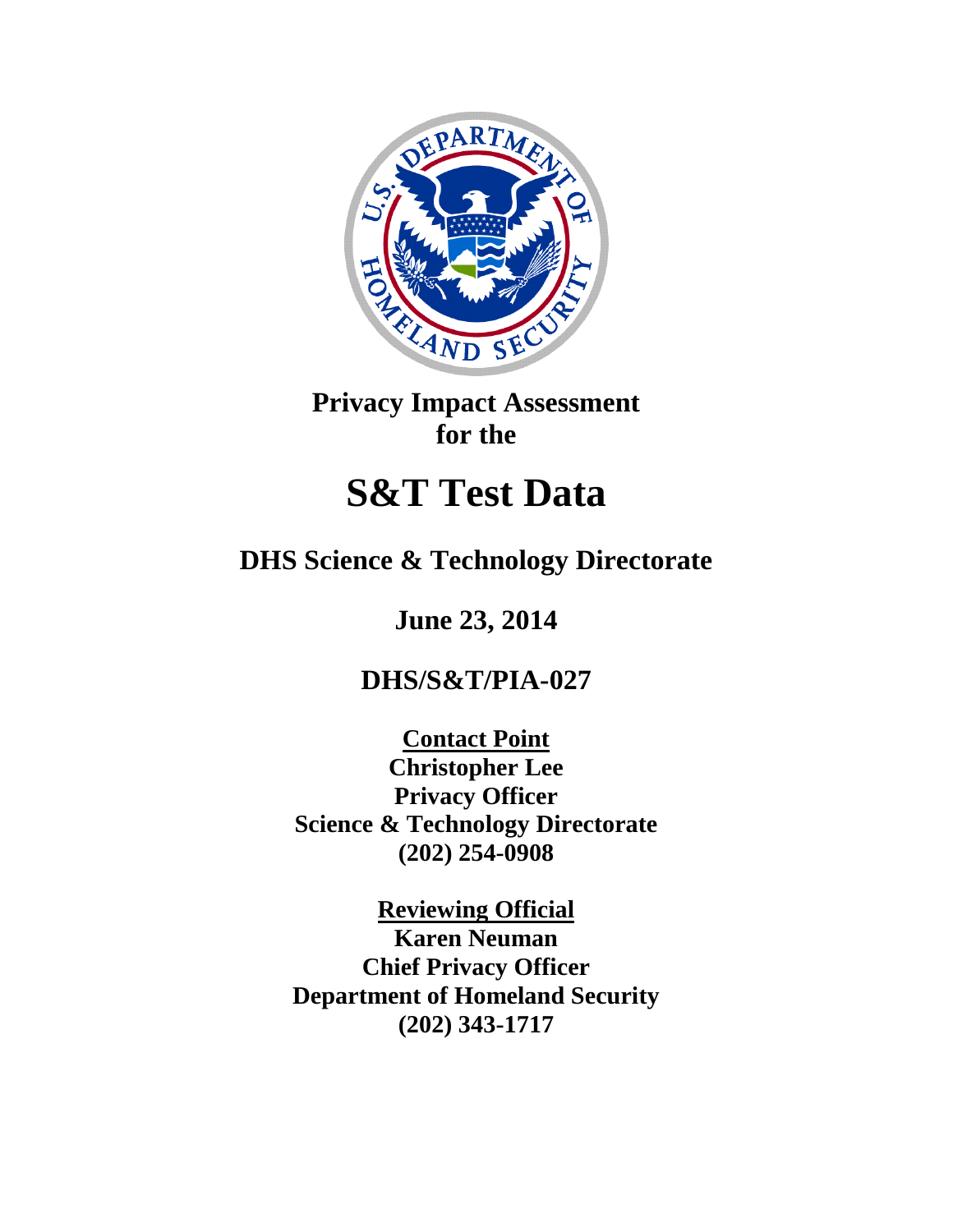

## **Abstract**

An integral part of the Department of Homeland Security (DHS) Science and Technology Directorate's (S&T) mission is to conduct research, development, testing, and evaluation (RDT&E) on technologies or topics related to improving homeland security and combating terrorism. Some S&T RDT&E activities receive datasets from other DHS components or partner agencies to test, evaluate, and provide feedback on certain research topics, technologies, equipment, and capabilities related to S&T's mission. S&T has published this Privacy Impact Assessment (PIA) to establish baseline protections for test data provided by other DHS components, other government agencies, or other data sharing partners. RDT&E test data that are covered by the PIA are listed in the appendix. The appendix is updated as new projects, programs, systems, or other types of information collection are identified.

## **Overview**

S&T's mission is to improve homeland security by providing state-of-the-art technology to help DHS achieve its goals. S&T accomplishes this mission by using test datasets to research, develop, and evaluate new means of enhancing the performance and utility existing homeland security systems and technologies. Other activities that S&T supports are basic research projects to test or verify hypotheses, theories, or other topics related to homeland security. S&T may collect, use, or share datasets provided by other DHS components or partner agencies for a variety of activities ranging from testing and evaluating technologies to basic research and development projects.

The S&T Privacy Officer analyzes and assesses RDT&E activities based on the information and datasets provided by or shared with partners. The S&T Privacy Officer also evaluates privacy risks associated with the data, and implements privacy mitigation strategies as needed. The DHS Privacy Office uses the Privacy Threshold Assessment  $(PTA)^{1}$  process to evaluate each project to determine if the project is covered by this PIA, or whether further privacy documentation is required.

#### **Standards<sup>2</sup>**

 $\overline{a}$ 

- 1) The test data may only be used for Research, Development, Test, and Evaluation purposes (RDT&E).
- 2) S&T does not use the data to make operational decisions.
- 3) Test data will be destroyed at the end of the pilot, returned to the data owner, or disposed of according to DHS and National Archives and Records Administration

<sup>&</sup>lt;sup>1</sup> More information on PTAs can be found at [http://www.dhs.gov/privacy-compliance.](http://www.dhs.gov/privacy-compliance)

<sup>&</sup>lt;sup>2</sup> Established criteria for the S&T Program Managers to follow in order for their projects to qualify for this umbrella PIA, in lieu of having to write a separate PIA.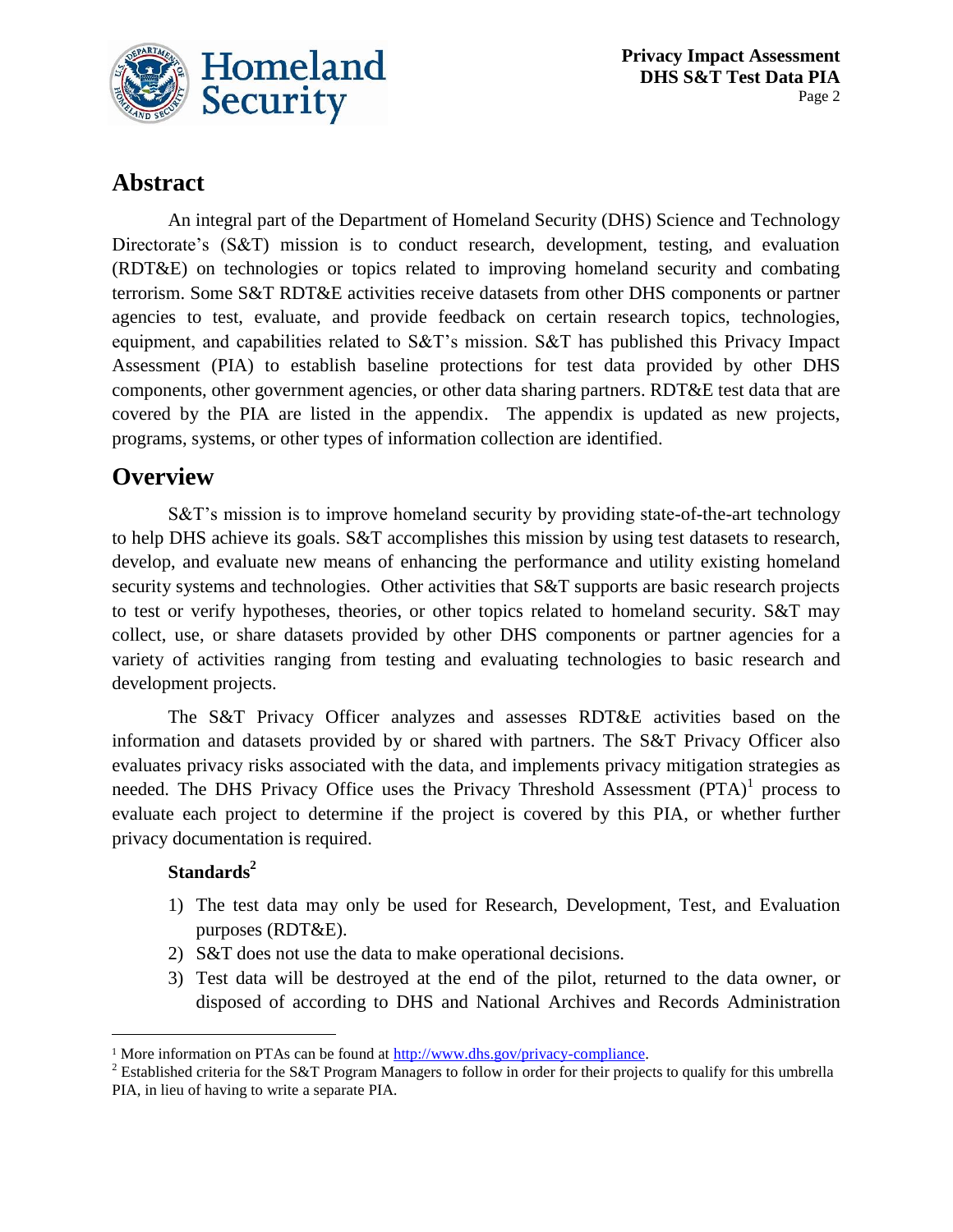

(NARA) records management schedules.

#### **Retention and Authorities**

The respective partner agencies own the datasets, which are subject to the partner agencies' respective systems of records notices and records retention schedule. At the end of the test and evaluation process, the datasets are destroyed or returned to the respective agencies. Projects involving test data sets range from testing new algorithms that better identify fraud, waste, and abuse to testing enhanced homeland security technologies such as fingerprint capture devices. Components will not make operational decisions based on the data results from the test and evaluation process. While a component may implement a new technology or method based on the overall research and testing, it will not use the datasets S&T provides to make an operational decision that could affect an individual based on S&T research.

## **Fair Information Practice Principles (FIPPs)**

The Privacy Act of 1974<sup>3</sup> articulates concepts of how the Federal Government should treat individuals and their information and imposes duties upon federal agencies regarding the collection, use, dissemination, and maintenance of personally identifiable information (PII). The Homeland Security Act of  $2002<sup>4</sup>$  states that the Chief Privacy Officer shall assure that information is handled in full compliance with the fair information practices as set out in the Privacy Act.

In response to this obligation, the DHS Privacy Office developed a set of Fair Information Practice Principles (FIPPs) from the underlying concepts of the Privacy Act to encompass the full breadth and diversity of the information and interactions of DHS. The FIPPs account for the nature and purpose of the information being collected in relation to DHS's mission to preserve, protect, and secure.

DHS conducts Privacy Impact Assessments on both programs and information technology systems, pursuant to the E-Government Act of  $2002^5$  and the Homeland Security Act.

#### *1. Principle of Transparency*

*Principle: DHS should be transparent and provide notice to the individual regarding its collection, use, dissemination, and maintenance of PII. Technologies or systems using PII must be described in a SORN and PIA, as appropriate. There should be no system in which the existence is a secret.*

The publication of this PIA and attached appendix, as well as other PIAs and SORNs published by the data owners provide notice to individuals that their personal information may be

 $\overline{a}$ 3 5 U.S.C. § 552a (http://www.justice.gov/opcl/privstat.htm).

 $46$  U.S.C. § 142(2) (http://www.dhs.gov/xlibrary/assets/hr\_5005\_enr.pdf).

<sup>5</sup> 44 U.S.C. § 3501 note (http://www.gpo.gov/fdsys/pkg/PLAW-107publ347/html/PLAW-107publ347.htm).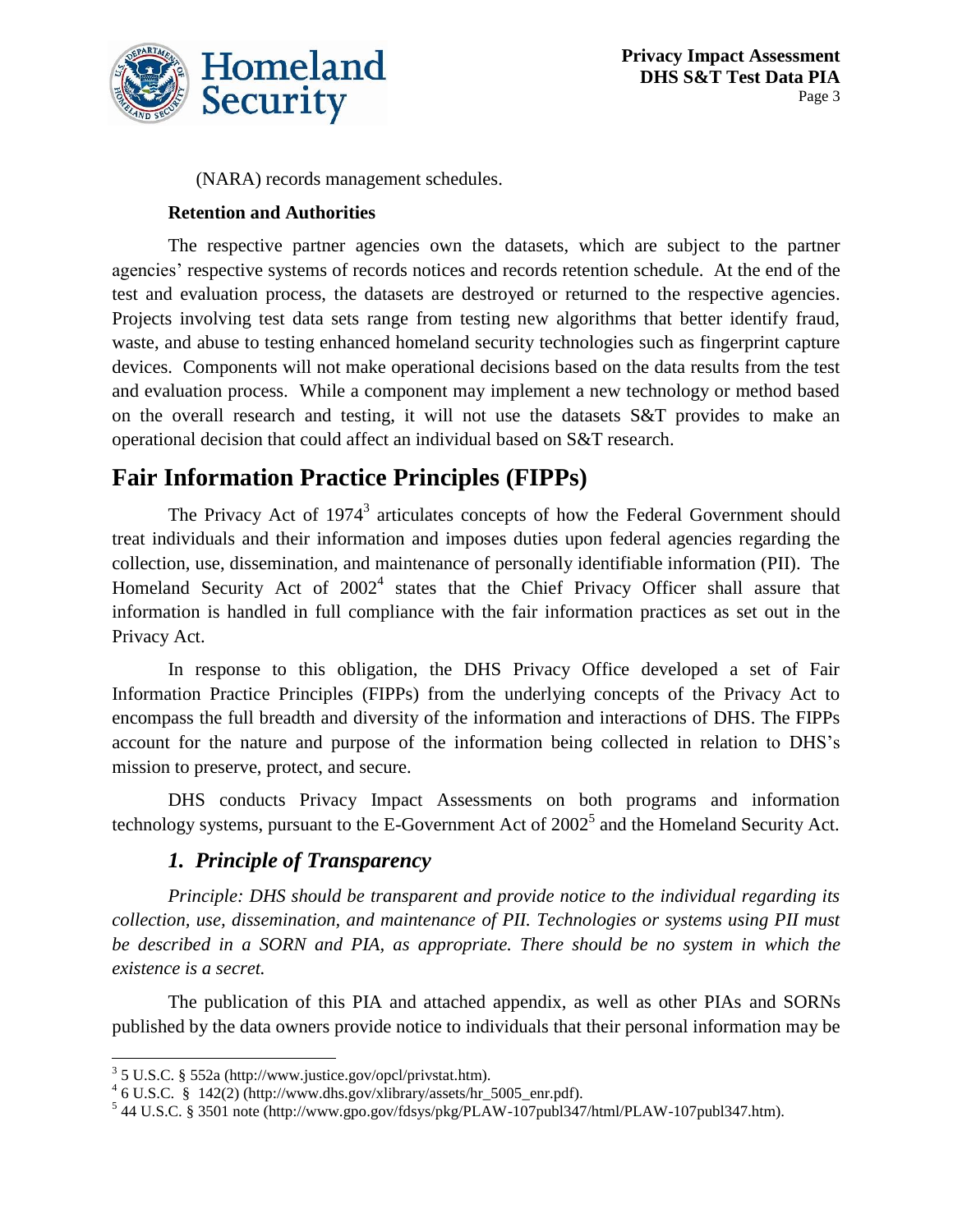

used for RDT&E purposes. S&T only collects, maintains, and uses data for RDT&E purposes consistent with the purpose and routine uses of the DHS/S&T – 001 Research, Development, Test and Evaluation Records System of Records Notice (SORN)<sup>6</sup> and respective component SORNs used by data owners for the original data collection. This practice ensures consistency with existing public notice and provides transparency.

#### *2. Principle of Individual Participation*

*Principle: DHS should involve the individual in the process of using PII. DHS should, to the extent practical, seek individual notice for the collection, use, dissemination, and maintenance of PII and should provide mechanisms for appropriate access, correction, and redress regarding DHS's use of PII.*

Test data and reports generated from test data is only used for research and testing. Individuals may be able to opt-out of sharing information or participating in projects, depending on the individual project and methods of information collection used within the project. This option is specific to each project and is handled by the dataset owner on a case by case basis. S&T can remove certain data elements based on direction provided by the data owner.

This PIA along with the DHS/S&T – 001 Research, Development, Test and Evaluation Records SORN serves as notice to individuals for RDT&E information collection and retention by DHS S&T Directorate.

#### *3. Principle of Purpose Specification*

*Principle: DHS should specifically articulate the authority which permits the collection of PII and specifically articulate the purpose or purposes for which the PII is intended to be used.*

The Homeland Security Act of  $2002<sup>7</sup>$  authorizes S&T to conduct "basic and applied research, development, demonstration, testing, and evaluation activities that are relevant to any or all elements of the Department, through both intramural and extramural programs." In exercising its responsibility under the Homeland Security Act, S&T is authorized to collect information, as appropriate, to support RDT&E related to improving the security of the homeland.

#### *4. Principle of Data Minimization*

*Principle: DHS should only collect PII that is directly relevant and necessary to accomplish the specified purpose(s) and only retain PII for as long as is necessary to fulfill the specified purpose(s). PII should be disposed of in accordance with DHS records disposition schedules as approved by the National Archives and Records Administration (NARA).*

 $\overline{a}$ <sup>6</sup> DHS/S&T-001 - [Research, Development, Test, and Evaluation Records,](http://www.gpo.gov/fdsys/pkg/FR-2013-01-15/html/2013-00602.htm) January 15, 2013, 78 FR 3019.

<sup>&</sup>lt;sup>7</sup> P.L. No. 107-296, § 302(4) ( $\frac{http://www.dhs.gov/xlibrary/assets/hr}{http://www.dhs.gov/xlibrary/assets/hr}$  5005 enr.pdf).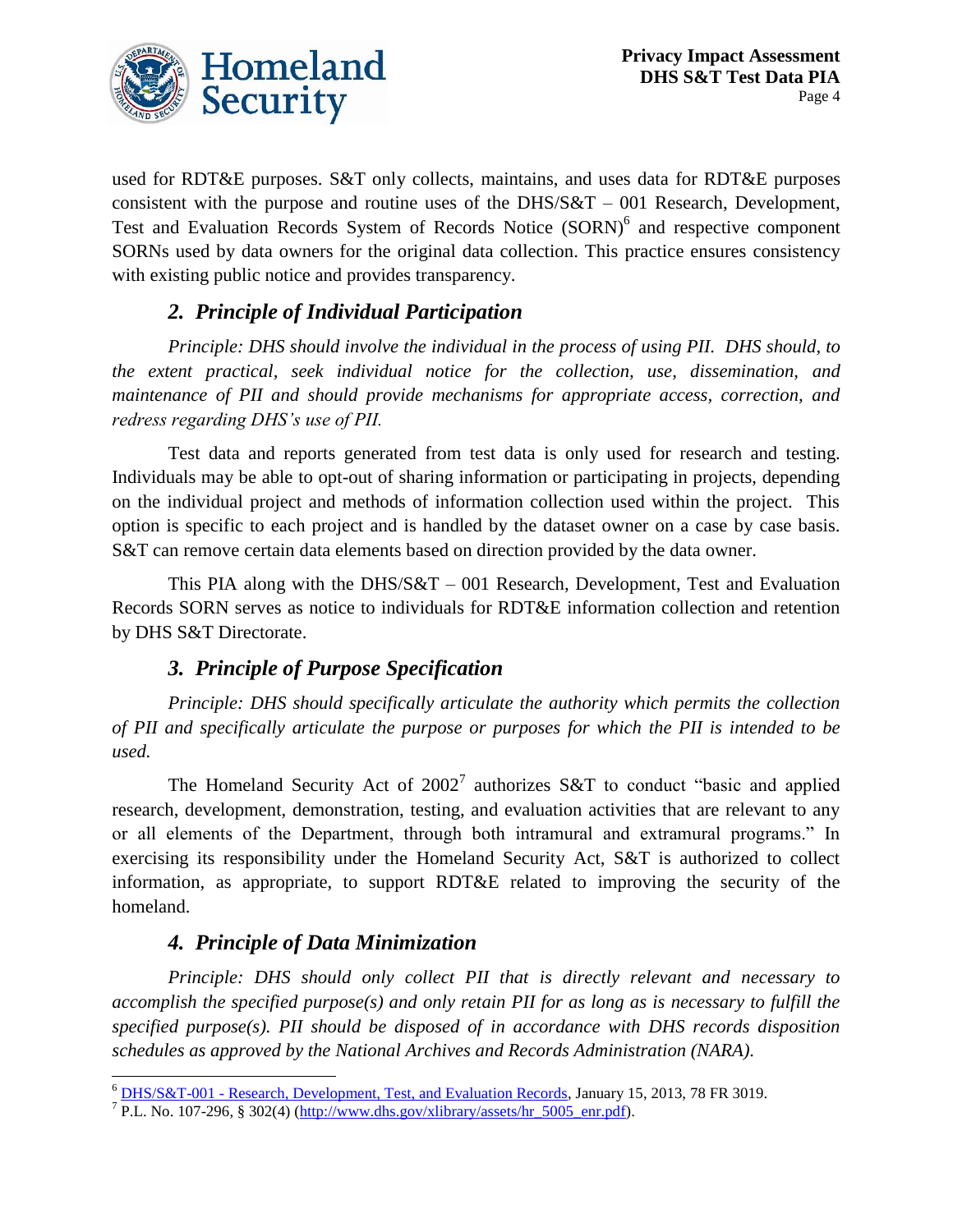

Test data originates from DHS components and other agencies. Those components and agencies collect the data that is directly relevant and necessary to accomplish the specified purpose, retain the data only as long as necessary to fulfill the specified purpose, and dispose of the data in accordance with their respective records disposition schedules as approved by NARA. At the end of the pilot, the test data is either destroyed or returned to the owner.

#### *5. Principle of Use Limitation*

*Principle: DHS should use PII solely for the purpose(s) specified in the notice. Sharing PII outside the Department should be for a purpose compatible with the purpose for which the PII was collected.*

Test data is only used for RDT&E purposes. There are some projects that require S&T to share test data with external partners to further its RDT&E objectives. Test data is only shared outside DHS to further RDT&E purposes and with permission from the data owner. Data sharing agreements and memorandums of understanding (MOU) will be used as necessary to limit uses of the test data. External sharing of data is consistent with the Routine Uses listed in the DHS/S&T – 001 Research, Development, Test, and Evaluation Records SORN, and with the Routine Uses of respective component SORNs used by data owners for the original data collection.

S&T determines what data elements are necessary for testing through the DHS Privacy Office privacy compliance life cycle. This process allows S&T to evaluate the necessity of each data element for the testing and ensure that S&T does not collect excess data.

#### *6. Principle of Data Quality and Integrity*

*Principle: DHS should, to the extent practical, ensure that PII is accurate, relevant, timely, and complete, within the context of each use of the PII.*

Data quality is managed by the data owners. Test data may come in a variety of formats, including Excel spreadsheets, XML files, paper records, and other formats necessary to provide pertinent information to DHS S&T. The data may be converted to machine-readable formats, but the underlying data will not change. Formatting changes may occur to accommodate machine readability; however, S&T will not make any substantive changes to the underlying test data. S&T informs the data owner if data quality or integrity issues with the test data are identified, and the data owner makes the relevant changes or corrections.

#### *7. Principle of Security*

*Principle: DHS should protect PII (in all forms) through appropriate security safeguards against risks such as loss, unauthorized access or use, destruction, modification, or unintended or inappropriate disclosure.*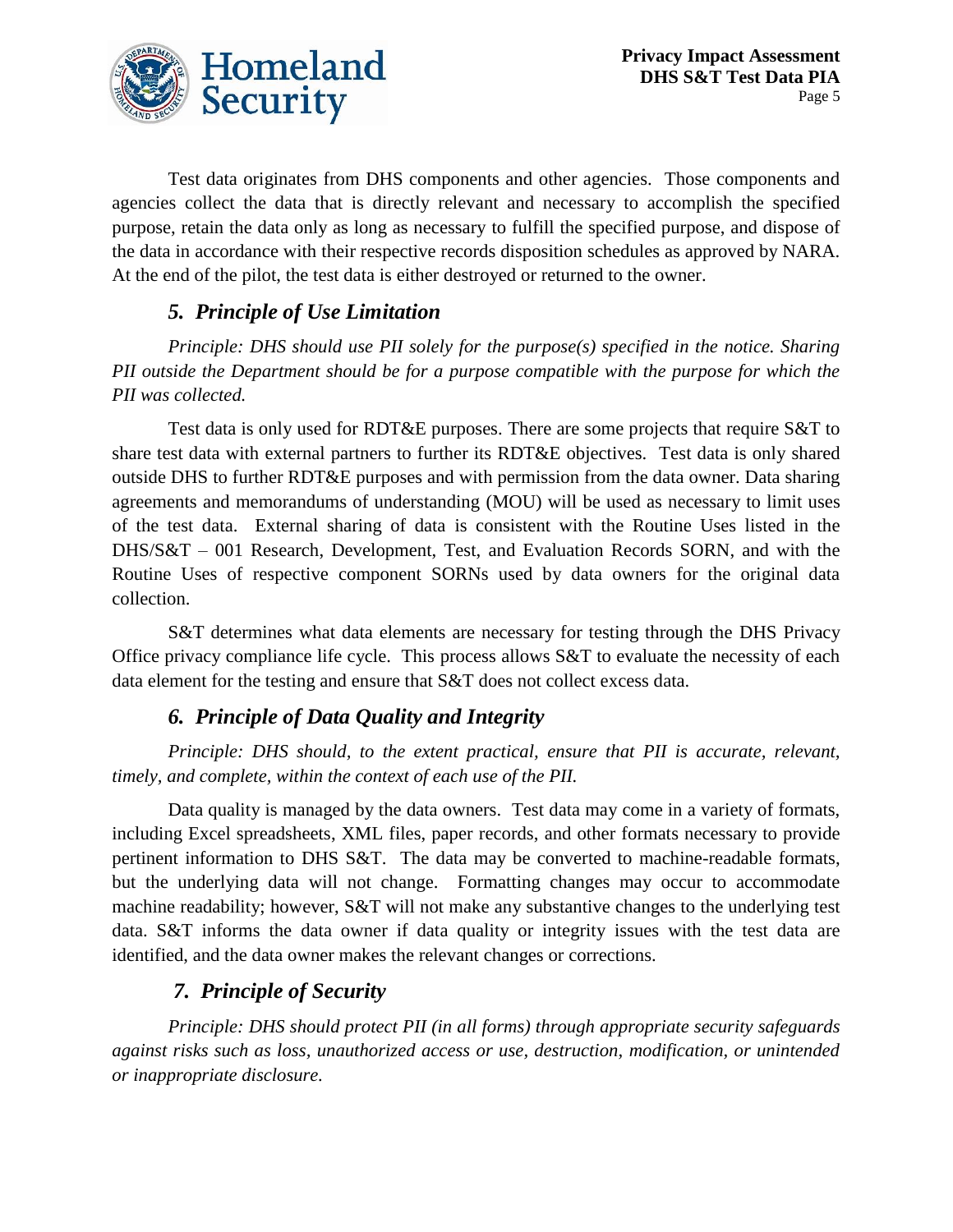

Test data is maintained within secured DHS facilities, using DHS firewalls, stand-alone computers, or secured computer networks. Access to test data is limited to persons with an authorized need-to-know, proper security clearances, and who have also completed annual privacy, information security, and physical security awareness courses. If the data is inaccurate, the data owner will make corrections and provide S&T with a corrected dataset. Individuals may correct data about themselves through the data owner's redress and correction process.

#### *8. Principle of Accountability and Auditing*

*Principle: DHS should be accountable for complying with these principles, providing training to all employees and contractors who use PII, and should audit the actual use of PII to demonstrate compliance with these principles and all applicable privacy protection requirements.*

All S&T government personnel and support contractors are required to receive annual privacy awareness, information security, and physical security awareness training. All personnel accessing the test data must have up-to-date privacy and security awareness training credentials, and are also required to abide by federal and DHS privacy and security requirements.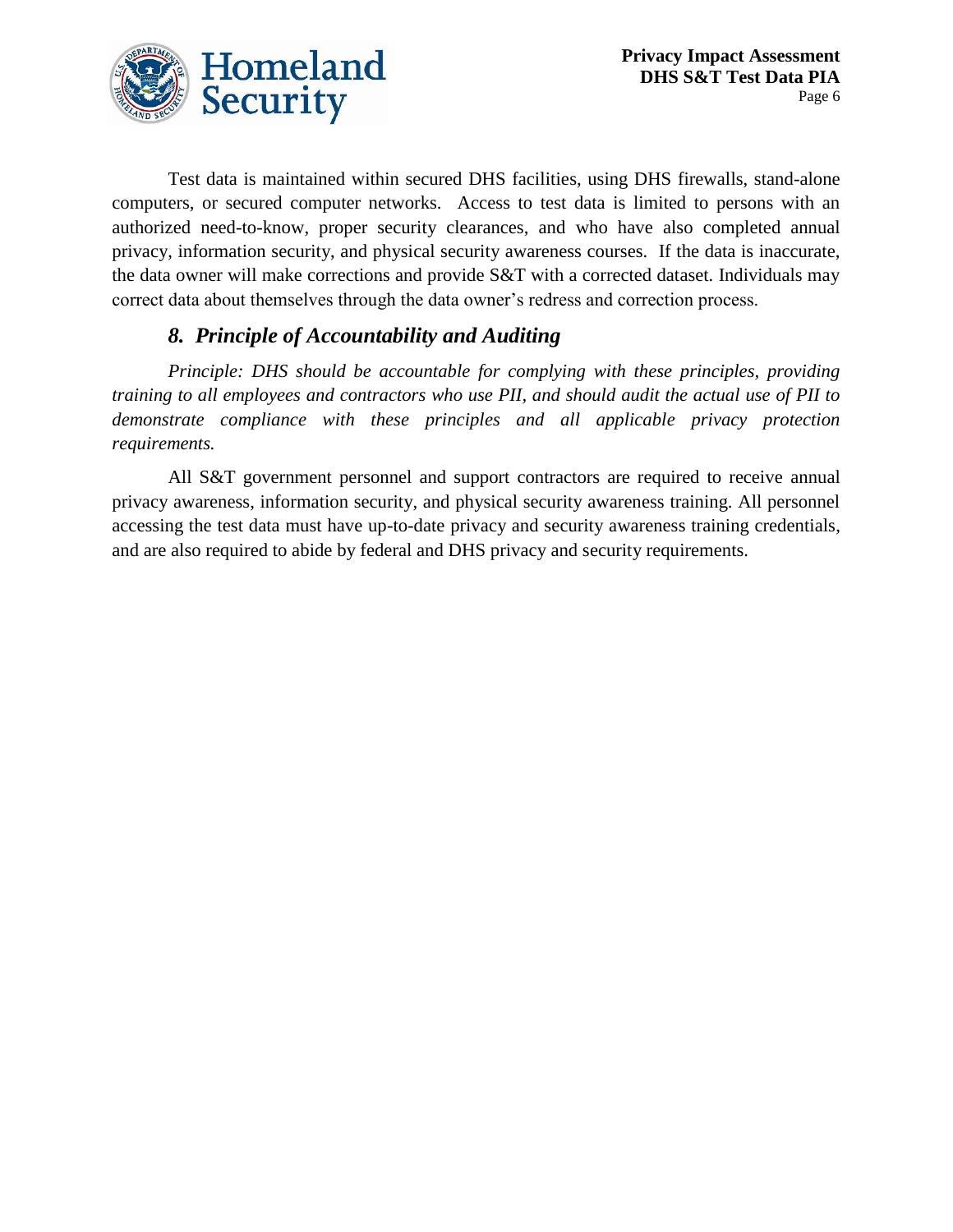

## **Conclusion**

The S&T Test Data PIA establishes privacy requirements governing the use of test datasets provided to S&T by internal DHS entities and external federal agencies. The requirements listed in this PIA protect the privacy of individuals whose records are used in the projects associated with this PIA and allow DHS S&T to fulfill its RDT&E mission goals at the same time.

## **Responsible Officials**

Christopher Lee Privacy Officer Department of Homeland Security Science & Technology Directorate

\_\_\_\_\_\_\_\_\_\_\_\_\_\_\_\_\_\_\_\_\_\_\_\_\_\_\_\_\_\_\_\_

## **Approval Signature Page**

Karen L. Neuman Chief Privacy Officer Department of Homeland Security

\_\_\_\_\_\_\_\_\_\_\_\_\_\_\_\_\_\_\_\_\_\_\_\_\_\_\_\_\_\_\_\_